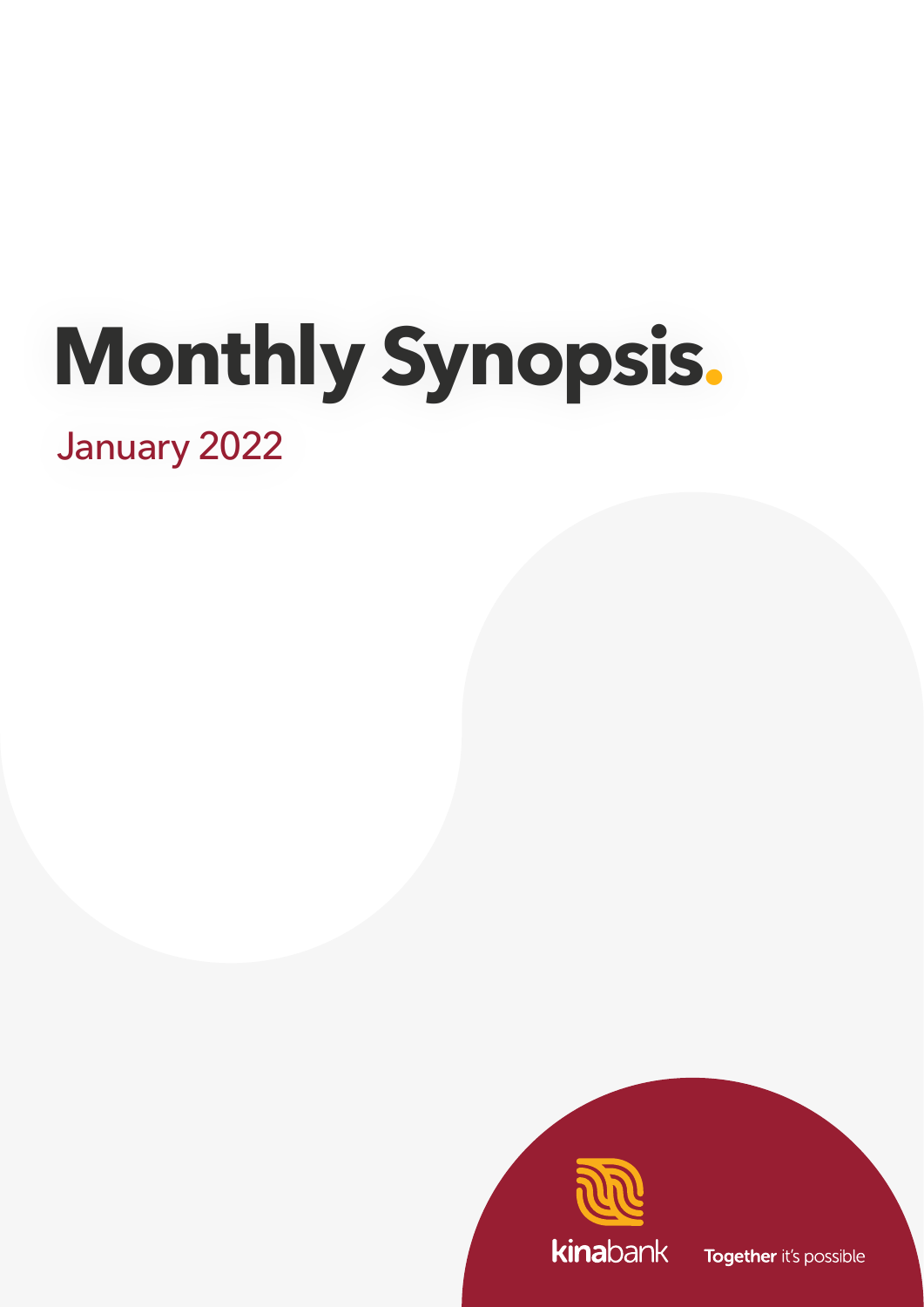## **Month Change Highlights.**

| $\downarrow$ 107bps<br>364-day T-bills | Treasury bill rates for all tenures<br>dropped in successive auctions<br>during January, weighed on by excess<br>liquidity in the banking system and the<br>Government's cash balances. The 364-<br>day term dropped 107 basis points;<br>hovering above 6% at months close. | $\uparrow$ 27% $\vee$<br><b>Bank Debit Card Usage</b> | Retail activity continues its growth<br>from 2021, as evidenced by the latest<br>statistics from the Bank of PNG's<br>Retail payments processing system<br>(commonly known as REPS). The<br>REPS system recorded over 1.3m<br>transactions in January; an increase<br>of 27% YoY for Bank Debit Card<br>transactions for ATM Withdrawals and<br>EFTPOS purchases. |
|----------------------------------------|------------------------------------------------------------------------------------------------------------------------------------------------------------------------------------------------------------------------------------------------------------------------------|-------------------------------------------------------|-------------------------------------------------------------------------------------------------------------------------------------------------------------------------------------------------------------------------------------------------------------------------------------------------------------------------------------------------------------------|
| <b>Coffee</b><br>14.0%                 | Global Coffee prices gained +4% in<br>January, extending its consistent rise<br>throughout 2021, due to global supply<br>disruptions, particularly in Brazil due to<br>persistent bad weather affecting crops.                                                               | <b>KSHi</b>                                           | The Kina Securities Home Index (KSHi)<br>dropped 3.4% to open the first month<br>of 2022. This was mainly attributed to<br>falls in Banking and Finance stocks<br>to open the year, led by a 4.8% drop<br>in the Credit Corporation (CCP) share<br>price.                                                                                                         |
| <b>Crude Oil</b><br>16.7%              | Crude oil prices soared during January<br>due to global supply disruptions as<br>tensions between major Oil-producer<br>Russia and the West over Ukraine<br>continues to heat up.                                                                                            | 127% YoY<br><b>FX Market Turnover</b>                 | January 2022 FX market turnover<br>had a 25% YoY increase from Jan<br>'21. Following a flat 1.1% monthly<br>growth rate in 2020, last year's<br>monthly compound growth rate was<br>a solid 6.5%. Early signs are that this<br>growth will increase in the short-term<br>with improved commodity prices<br>supporting exporter inflows.                           |

## **Market Commentary.**

In global markets, the focal point for the month was the U.S Federal Reserve's policy statement which highlighted that its security buying programme ('quantitative easing') would end in early March, and the Fed expects it will "soon" be appropriate to raise interest rates, due to the rising and persistent inflation along with stronger US labour markets data. This change in interest rate expectations drove up U.S Treasury yields, while the U.S share market declined 5.3% in January. In contrast, commodity prices rose over the first month of 2022, as measured by the Bloomberg Commodity Index, which gained 8.0%. Oil was a standout performer, returning +16%, and benefiting from favourable supply and demand dynamics, with the ongoing Russian tensions over Ukraine also placing upward price pressure for oil.

On the local front, the main news was the acute drop in fixed income from Government debt. The 364-day term interest rate dropped from opening the year at 7.17% to 6.10% by the end of January. We expect that this will continue to creep lower over the coming months.

In other major news during January, the competition regulator (ICCC) released its draft determination to approve Australian-owned Telstra to acquire Digicel. A final determination is expected in February. Also in the utilities sector, the PNG Government signed an agreement with Australia for support to the ports sector. PNG Ports will be the beneficiary of this arrangement to upgrade and refurbish several 'priority ports' across PNG through a \$580million loan and financing package delivered through the Australian Financing Facility for the Pacific (AIFFP).



Level 9, Kina Bank Haus Douglas Street, PO Box 1141 Port Moresby NCD 121 Papua New Guinea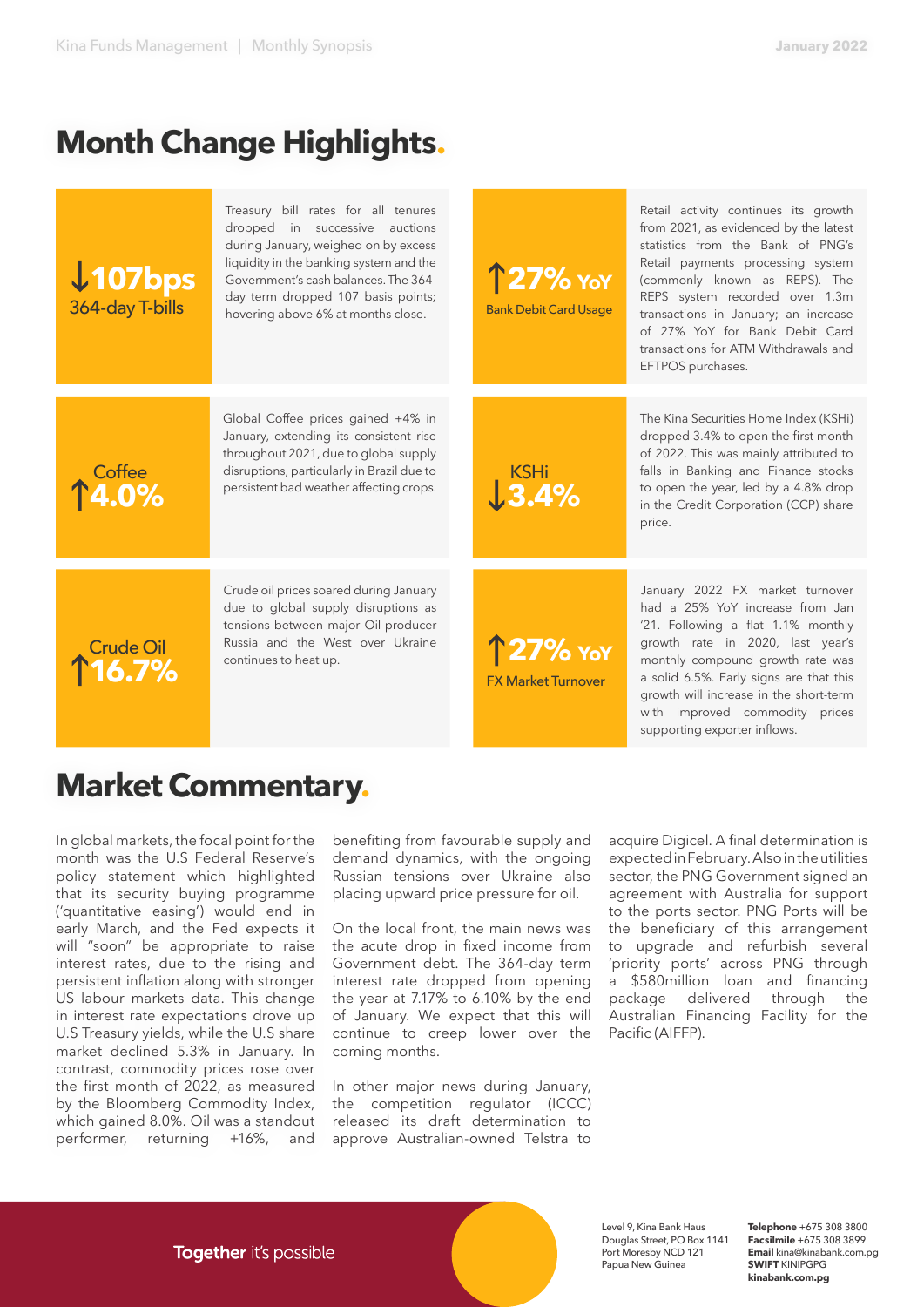## **Kina Bank Outlook.**

In the immediate next couple of months, we anticipate that domestic interest rates will continue to drop further, and this drop will pass through to deposit rates at commercial banks. This sharp drop may be attributed to the Government's ability to access international concessional financing and be more assertive when accepting Treasury Bill auction bids.

A Debt Issuance plan from Government may provide more certainty around its financing plan for this year, particularly with regards to Government Inscribed

Stocks. When the Government will release a plan is still unknown. However, as the National Elections draw near, the need for a pre-election stimulus may be the impetus to see domestic rates creep again.

Globally, investors are still trying to work out how far the U.S Fed could raise interest rates, and this uncertainty will keep global equities volatile for some time. The tensions between Russia and Ukraine will also add to this anxiety, and will keep Oil elevated. On softer agricultural commodities, global Coffee prices will look to gain on a solid month, with reports from Brazil that supply will take time to return to normal – implying a global shortage that will keep prices elevated. This will bode well for coffee-producing pricetakers such as PNG.

## **PNG Equities.**

The local equities market started off 2022 with losses in the banking stocks impacting a 0.2% drop in the Kina Securities Index (KSi), with KSL and BSP stock prices both down 3.4% and 2%, respectively.

The Kina Securities Home Index (KSHi) also dropped 3.4% in January, with the fall attributed to Credit Corporation (CCP) which experienced a 4.8% drop in its share price.

|                                             | <b>PRICE*</b> |                | MTD      |                          | YID      |
|---------------------------------------------|---------------|----------------|----------|--------------------------|----------|
| <b>PNG Stock Exchange (PNGX)</b>            |               |                |          |                          |          |
| Kina Securities Ltd. (KSL)                  | 2.85          | ↓              | $-3.4%$  | ↓                        | $-3.4%$  |
| <b>Credit Corporation PNG</b>               | 1.60          | ↓              | $-4.8%$  | ↓                        | $-4.8%$  |
| BSP Financial Group Ltd. (BSP)              | 12.00         | ↓              | $-2.0%$  | ↓                        | $-2.0%$  |
| <b>Australian Securities Exchange (ASX)</b> |               |                |          |                          |          |
| Kina Securities Ltd. (KSL)                  | 0.84          | ↓              | $-2.3%$  | ↓                        | $-2.3%$  |
| Newcrest Mining Ltd. (NCM)                  | 21.55         | ↓              | $-12.0%$ | ↓                        | $-12.0%$ |
| Oil Search Limited. (OSH)                   | 4.04          | $\overline{a}$ | 0.0%     | $\overline{\phantom{0}}$ | 0.0%     |
| <b>PNG Market Indices</b>                   |               |                |          |                          |          |
| Ksi                                         | 5,850.05      | ↓              | $-0.2%$  | ↓                        | $-0.2\%$ |
| KSHi                                        | 13,905.67     | ↓              | $-3.4%$  | ∿                        | $-3.4\%$ |

*\*Prices are PGK on PNGX; \$AU on ASX; and index points for the PNG Market Indices.*

Level 9, Kina Bank Haus Douglas Street, PO Box 1141 Port Moresby NCD 121 Papua New Guinea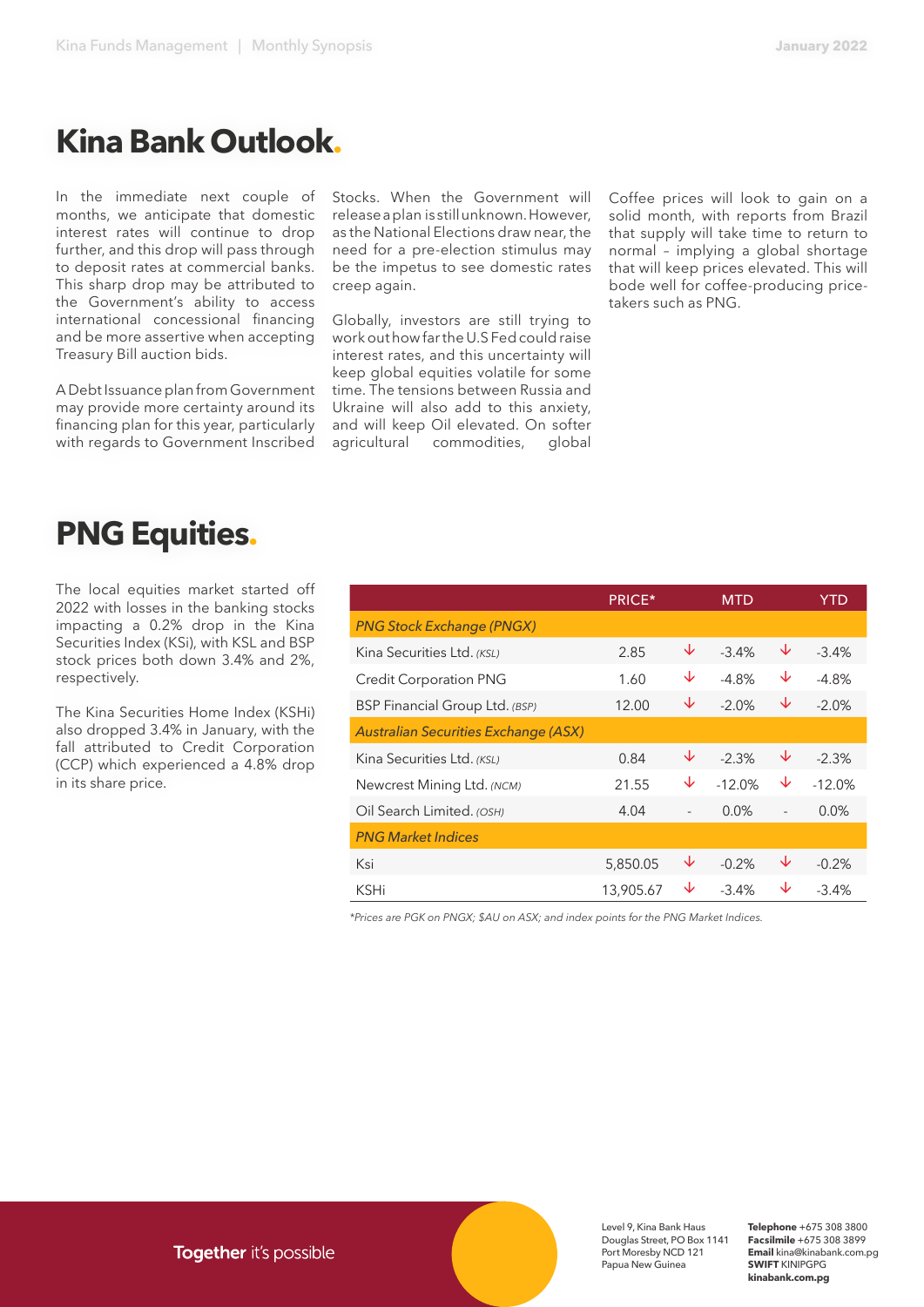## **PNG Cash & Fixed Income.**

The Government's Treasury-bill rates sharply fell across all tenures during January, as it continues to explore concessional sources of external financing to supports its key investment initiatives. The 364-day term paper opened the year at 7.17%; but was down at 6.10% by the end of January. We expect this to drop down further in February.

These developments have created an acute margin pressure for banks, thus the only course of action will be to revise term deposits rates.

The BPNG raised about PGK1.6 billion from the new issuance (PGK1.3 billion) this month. The market saw a strong demand amidst weak rates as investors sought for better rates; with the overall auction over-subscribed by PGK2.2 billion.

## **Commodities.**

Commodity traders had a fantastic start to 2022, noting strong margins on positive commodity prices. Energy dominated the commodity market in January, with strong gains posted by Brent Crude (+16.7%) and the Light Crude (+16.5%). Strong oil prices resulted from a supply-shortage and geo-political tensions between Russia and Ukraine. Russia makes up about 11% of global oil production and 16% of global natural gas production.

Agriculture saw modest gains, while the Precious Metals closed in the red – Gold and Silver lost -1.9% and -4.4%, respectively.

Base Metals ended January on a mixed note, as Copper closed lower by - 3.3%, and Iron Ore was up +12.0% to end the month.

Together it's possible



|                         | PRICE*   |   | <b>MTD</b> |   | <b>YTD</b> |
|-------------------------|----------|---|------------|---|------------|
| <b>Agriculture</b>      |          |   |            |   |            |
| Coffee. (USS/lb)        | 235      | 个 | 4.0%       | 个 | 4.0%       |
| Cocoa. (US\$/mt)        | 2,528    | 个 | 0.3%       | 个 | 0.3%       |
| Palm Oil. (RM/tn)       | 5,785    | ↑ | 12.1%      | 个 | 12.1%      |
| <b>Energy</b>           |          |   |            |   |            |
| Brent Crude. (US\$/bbl) | 91.21    | 个 | 16.7%      | 个 | 16.7%      |
| LNG. (USS/mm Btu)       | 24.71    | ↓ | $-19.0%$   | ↓ | $-19.0%$   |
| Light Crude. (US\$/bbl) | 88.15    | 个 | 16.5%      | 个 | 16.5%      |
| <b>Precious Metals</b>  |          |   |            |   |            |
| Gold. (US\$/oz)         | 1,796.40 | ↓ | $-1.9%$    | ↓ | $-1.9%$    |
| Silver. (US\$/oz)       | 22.39    | ↓ | $-4.4\%$   | ↓ | $-4.4\%$   |
| <b>Base Metals</b>      |          |   |            |   |            |
| Copper. (US\$/lb)       | 4.32     | ↓ | $-3.3%$    | ↓ | $-3.3%$    |
| Iron Ore. $(US$/t)$     | 127.33   | 个 | 13.0%      | 个 | 13.0%      |

*Source: Bloomber & KFM*

Level 9, Kina Bank Haus Douglas Street, PO Box 1141 Port Moresby NCD 121 Papua New Guinea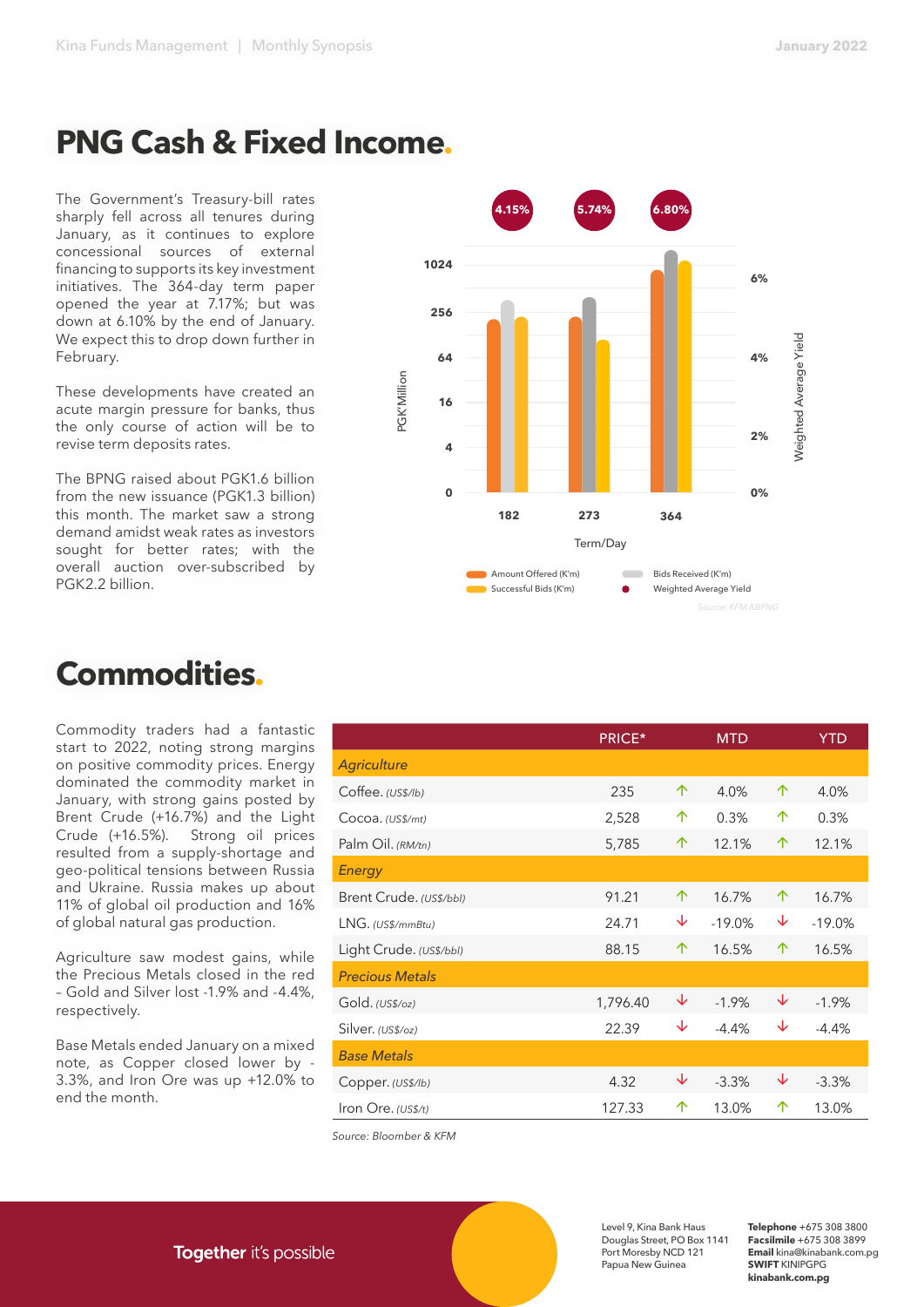### **International Equities.**

There have been a lot of emphasis on interest rate hikes in 2022 driving global equity investment behaviour.

Investors were concerned by this, thinking that Central banks would go hard on tightening their monetary policy as strong December jobs data and high oil prices continued to super charge inflation.

The US share market was one of the worst performing markets in January, declining 5.3%. Europe outperformed, down -2.9%, due to low technology exposure and a higher weighting to value stocks.

The technology laden US NASDAQ Index fell -9.0% over the first month of the year. The FAANG Index (Facebook, Apple, Amazon, Netflix and Alphabet's Google) was down -15% at one stage during the month, only to stage a strong recovery to end the month -7.8% lower.

|                      | Price     |   | <b>MTD</b> |   | <b>YTD</b> |
|----------------------|-----------|---|------------|---|------------|
| <b>North America</b> |           |   |            |   |            |
| Dow Jones IA         | 35,131.86 | ↓ | $-3.3%$    | ↓ | $-3.3%$    |
| S&P 500              | 4,515.55  | ↓ | $-5.3%$    | ↓ | $-5.3%$    |
| <b>NASDAQ</b>        | 14,239.88 | ↓ | $-9.0%$    | V | $-9.0\%$   |
| Toronto S&P/TSX      | 21,098.29 | ↓ | $-0.6%$    | ↓ | $-0.6%$    |
| <b>Europe</b>        |           |   |            |   |            |
| <b>FTSE</b>          | 7,464.37  | 个 | 1.1%       | 个 | 1.1%       |
| <b>DAX</b>           | 15,471.20 | ↓ | $-2.6%$    | ↓ | $-2.6%$    |
| CAC <sub>40</sub>    | 6,999.20  | ↓ | $-2.2%$    | V | $-2.2%$    |
| Asia                 |           |   |            |   |            |
| Nikkei 255           | 27,001.98 | ↓ | $-6.2%$    | ↓ | $-6.2%$    |
| Han seng Index       | 23,802.27 | 个 | 1.7%       | 个 | 1.7%       |
| Shanghai Comp.       | 3,361.44  | ↓ | $-7.6%$    | ↓ | $-7.6%$    |
| <b>BSE Sensex</b>    | 58,014.17 | ↓ | $-0.4%$    | ↓ | $-0.4%$    |
| S&P/ASX 200          | 6,971.63  | ↓ | $-6.4%$    | ↓ | $-6.4%$    |

*Source: Bloomber & KFM*

## **International Cash & Fixed Income.**

January was a good start to the year for the global bond market. Major<br>developed economies registered developed economies positive returns on rising 10-year Government bond yields, after the market reacted to policy decisions by central banks to hike interest rates at the back end of 2021.The U.S 10-year Treasury yield rose +0.27% and the UK 10-year yield scored +0.33% for the month. In the euro zone, the France 10 year yield up +0.23%, while the German 10-year yield reached new highs by closing above 0% for the first time since March 2019.

| <b>10 Year Government Bond Yields</b> |              |   |            |   |            |  |
|---------------------------------------|--------------|---|------------|---|------------|--|
| <b>COUNTRY</b>                        | <b>YIELD</b> |   | <b>MTD</b> |   | <b>YTD</b> |  |
| <b>United States</b>                  | 1.78%        | ↑ | 0.27%      | ↑ | 0.27%      |  |
| United Kingdom                        | 1.30%        | 个 | 0.33%      | ↑ | 0.33%      |  |
| Australia                             | 1.91%        | 个 | 0.24%      | 个 | 0.24%      |  |
| New Zealand                           | 2.60%        | ↑ | 0.21%      | ↑ | 0.21%      |  |
| France                                | 0.43%        | ↑ | 0.23%      | 个 | 0.23%      |  |
| Japan                                 | 0.18%        | ↑ | 0.11%      | ↑ | 0.11%      |  |

*Source: Bloomber & KFM*

Together it's possible

Level 9, Kina Bank Haus Douglas Street, PO Box 1141 Port Moresby NCD 121 Papua New Guinea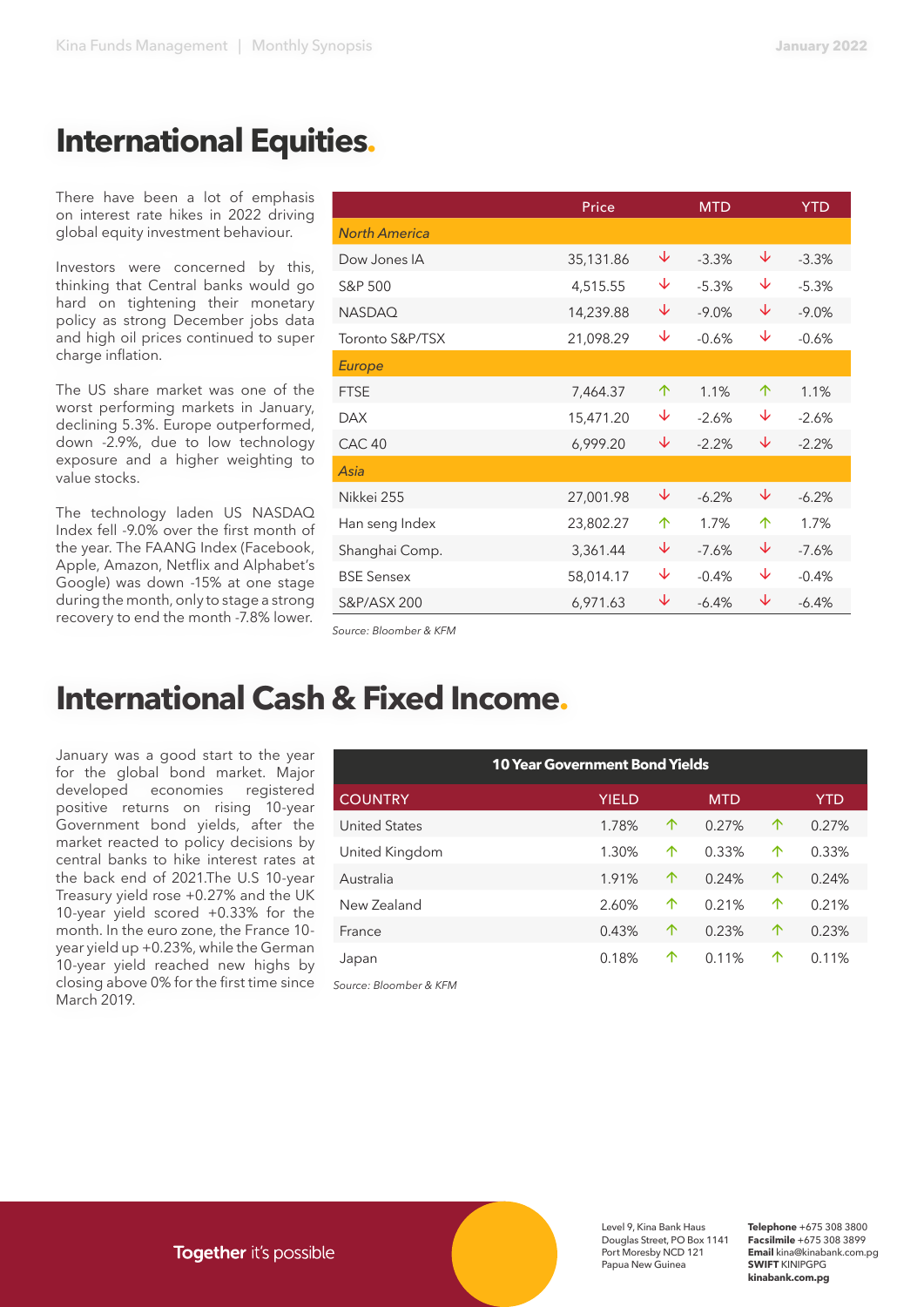# **Kina Bank Wealth Management.**

#### EGM | Business, Wealth Management and Advisory Services

Deepak Gupta **deepak.gupta@kinabank.com.pg** 

#### Head of Investments

Michael Rook **michael.rook@kinabank.com.pg**

Manager | Research & Analysis

Charles Wama **charles.wama@kinabank.com.pg**

Manager | Portfolio Administration & **Compliance** 

Noelyne Togs **noelyne.togs@kinabank.com.pg**

#### Manager | Retail Wealth Management

Josh Mua **joshua.mua@kinabank.com.pg**

#### Senior Economist

Moses David **moses.david@kinabank.com.pg**

#### Senior Investment Analyst

Gareth Rus **gareth.rus@kinabank.com.pg**

#### Investment Analysts

Max Kasening **max.kasening@kinabank.com.pg**

#### Senior Portfolio Administrators

Mareta Kokiva **mareta.kokiva@kinabank.com.pg**  Teddy Aipeta **teddy.aipeta@kinabank.com.pg**

#### Portfolio Administrators

Serah Kokun **serah.kokun@kinabank.com.pg**  Kimberley Melegepa **kimberley.melegepa@kinabank.com.pg**

#### Economics

Karo Tuva **karo.tuva@kinabank.com.pg**

#### Shares

Vera Saisagu Goldstein Napitalai Rosemary H. Kokiva **wealth@kinabank.com.pg**

#### Administration Coordinator

Dagu Hebore **dagu.hebore@kinabank.com.pg**

Level 9, Kina Bank Haus Douglas Street, PO Box 1141 Port Moresby NCD 121 Papua New Guinea